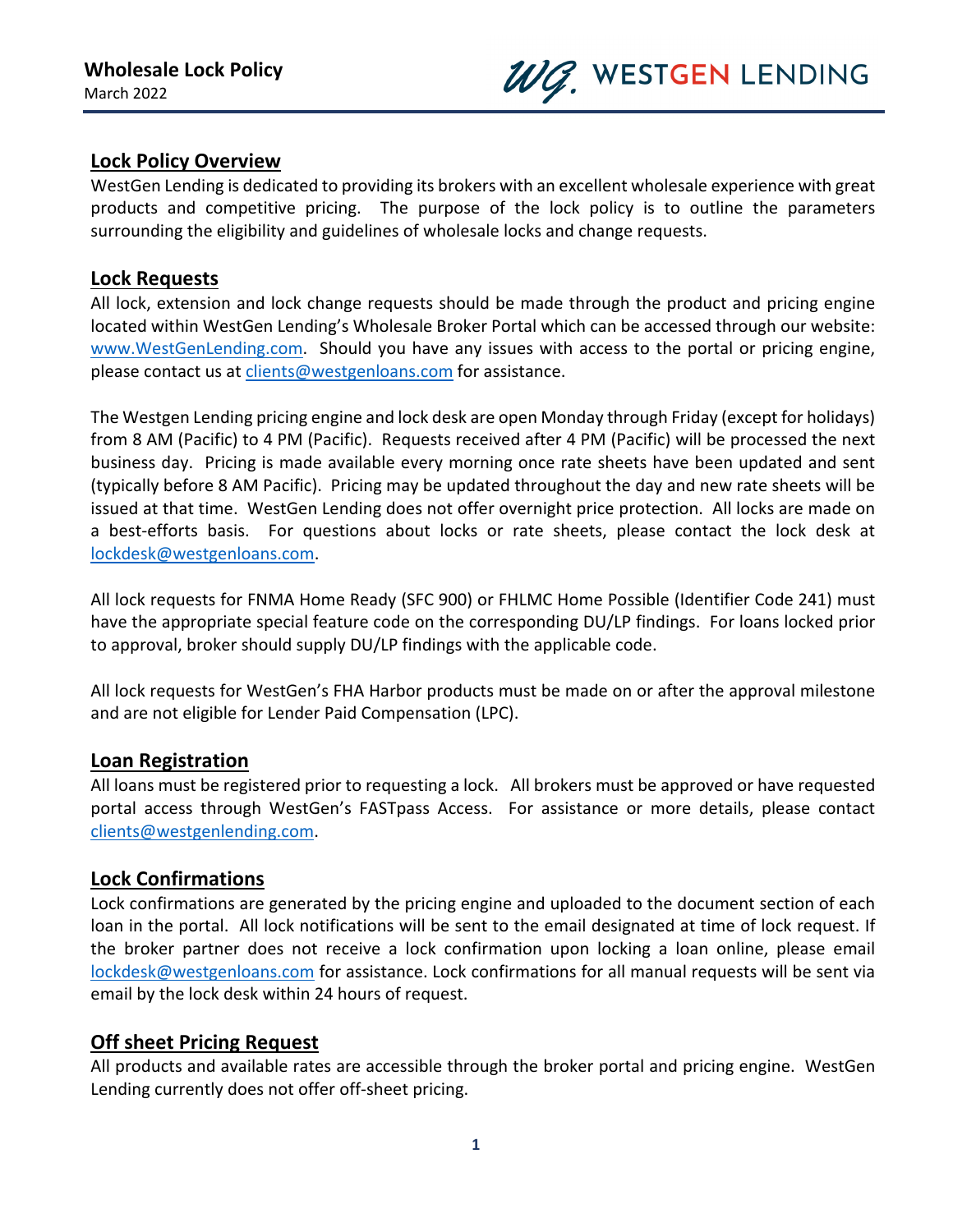# **Locked Loan Pull‐Through**

WestGen Lending understands that sometimes locked loans fail to close due to reasons beyond the control of our broker partners. WestGen does monitor broker locked loan pull-through percentages. WestGen will contact brokers with excessive fallout percentages (typically over 15%) to determine the issues causing the fall‐out.

### **Lock Periods**

The standard lock periods offered 15, 30, 45, and 60 days. Extended locks are currently not available.

- Loans locked for 15‐Days should be submitted for CTC status no free lock extensions will be authorized for 15‐Day Locks.
- Loans must have at least 7 days remaining on the lock for refinance transactions (5 days for purchase and non‐owner refinance transactions) at time of doc request.
- Loans that are in the Docs Out status or later and not expired, one free 5‐day extension will be applied on the date of expiration.

## **Forward Locks**

Brokers may submit forward locks through the WestGen Broker portal on registered loans.

- A 45‐ or 60‐Day Forward lock requires a full file submission within 7 calendar days of entering the forward lock request. If 7 calendar days elapse before the full file submission occurs, the forward lock will be cancelled.
- A 30‐Day Forward lock requires a full file submission within 3 calendar days of entering the forward lock request. If 3 calendar days elapse before the full file submission occurs, the forward lock will be cancelled. (if the  $3^{rd}$  day falls on a weekend or holiday, the lock will be cancelled the next business day).
- All submissions with Forward Locks should include an approval/accept eligible DU/LP findings. Forward Locks submitted with no findings or refer/ineligible findings are subject to cancellation.

**NOTE:** During times of high volume, WestGen Lending will not allow 30‐Day Pre‐Locks. The Pre‐Lock will be converted to a 45-Day lock or the broker can cancel the lock at that time and lock the loan on a 30‐day lock period after loan has been submitted and disclosed by WestGen. Should the broker choose to cancel their pre‐lock, the re‐lock policy will not apply.

### **Lock Expiration Date**

When the initial lock expiration date falls on a weekend or holiday, the lock expiration date is automatically moved to the next business day. Loans must be funded on or before 11:59 PM Pacific on the day of expiration. Loans with expired locks will be subject to the WestGen Re‐Lock Policy.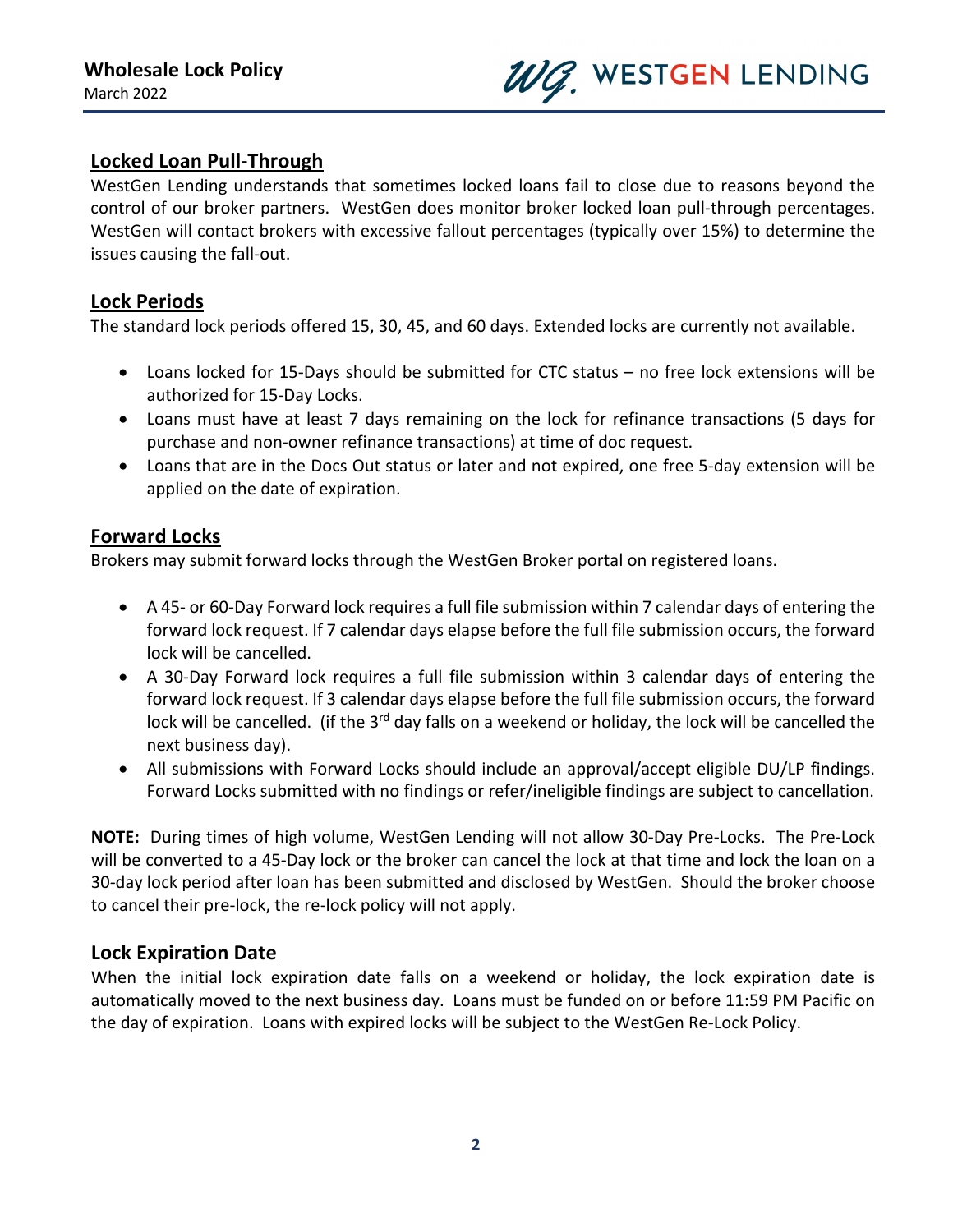### **Cancelled, Withdrawn, Declined or Expired Locks**

- Rate lock cancellations will only be accepted if made within 2 hours of the requested lock and prior to the daily lock cutoff time. Cancellations should be emailed to lockdesk@westgenloans.com. No verbal cancellations will be accepted.
- Any requests to cancel a lock after a new rate sheet has been issued will not be granted under any circumstances. Loans whose locks have been cancelled must wait a 24‐hour period to be eligible to lock again.
- Cancelled/Withdrawn/Declined/Expired loans are subject to the Re‐Lock Policy.

### **Lock Extensions**

To be eligible for a lock extension, the current note rate must be available in our current rate stack. If the note rate on the lock to be extended is not on the current rate stack, the loan must be relocked at current market price. Additionally, if the loan program has a minimum note rate on our rate sheet, *extension requests for loans under the current posted minimum rate will be denied and the loan will be subject to our relock policy.*

Broker partners may request an extension on or before the lock expiration date. If a lock is expired an extension may not be requested and the loan must be relocked. When requesting an extension before the lock expiration date, request may only be submitted and will only be granted by WestGen when the loan is within 15 days of lock expiration. **ALL EXTENSION REQUESTS MUST BE COMPLETED IN THE TPO PORTAL WITH THE EXCEPTION OF THE FREE 5‐DAY AT DOCS OUT/BACK WHICH SHOULD BE REQUESTED FROM THE LOCK DESK.**

The number of days selected for extension will be added to the expiration date. Lock extension days are available in 5‐10‐15 day increments at the extension price listed on the WestGen Lending Wholesale Rate Sheet. See below for the maximum number of extensions and the total maximum of extension days.

| <b>Extension Days</b>                               | <b>Extension Cost</b> |
|-----------------------------------------------------|-----------------------|
| 5-Day ( $1^{st}$ Extension) – Must be Docs Out/Back | Free                  |
| 5-Dav                                               | .250                  |
| $10$ -Dav                                           | .500                  |
| $15$ -Dav                                           | 750                   |

Loans can be extended a maximum of 2 times for up to a total of 30‐Days on QM loans and 15‐Days on NonQM loans. Extensions beyond this policy will be subject to the relock policy or by management exception.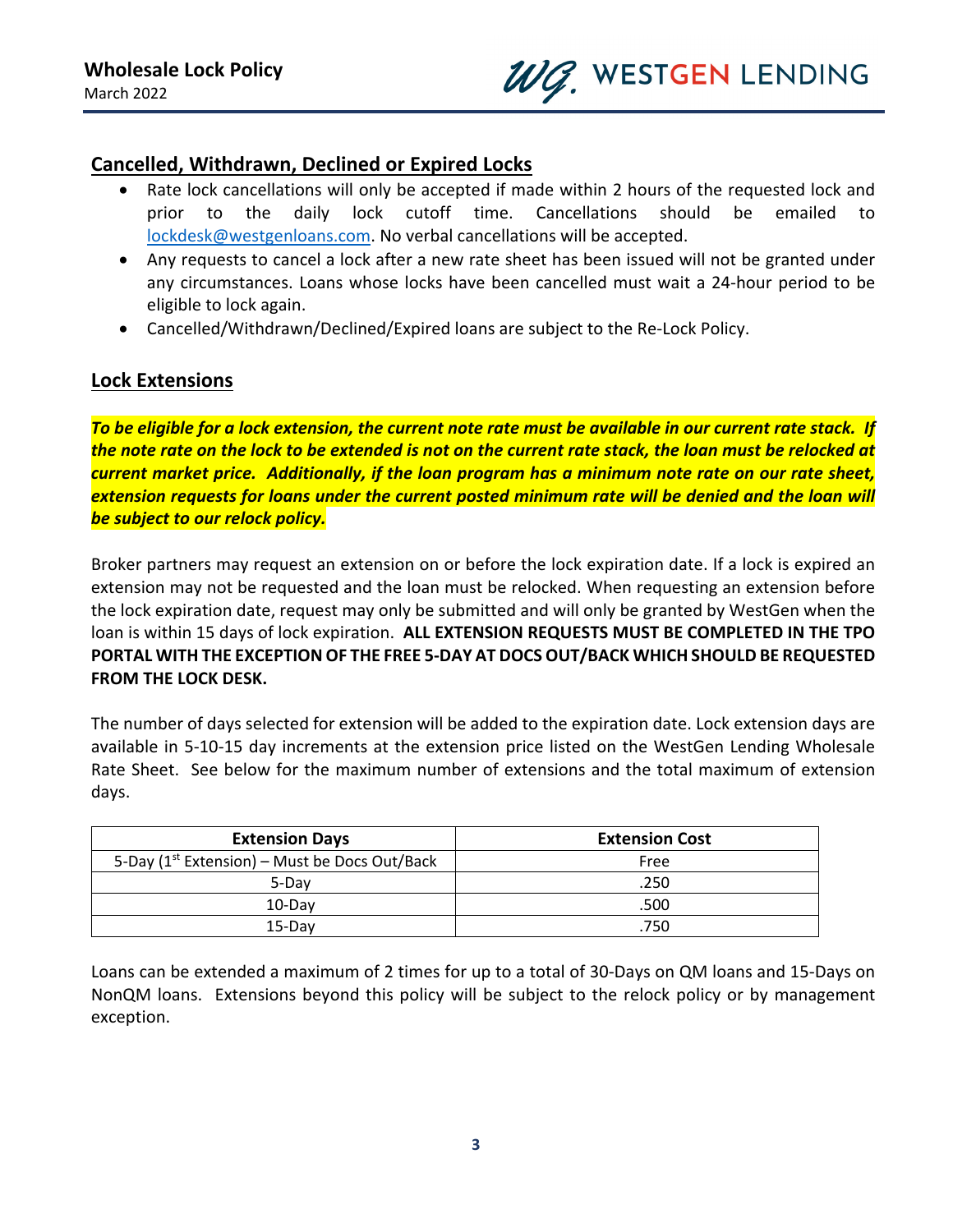### **Lock Changes, Re‐Works or Restructures**

- A lock is only valid on the original property; a change in the property address will require a new lock and subject to Worse Case Pricing. Typographical errors will be addressed on an exception basis.
- Program changes are subject to Worse Case Pricing any & all previously extension fees or relock fees will be reapplied to the rework once the base pricing and LLPA's have been established.

### **Re‐Locks**

Relocks may only be submitted on expired locks. If a loan has been expired for at least 30 days, then it is considered a new lock and pricing will be based on current market. Relocks for loans expired for less than 30 days are subject to worse case pricing plus previous extensions and a 25 bps relock fee. The relock term is 15 days. Loans may only be relocked one time.

- If at the time of Relock the rate has increased, the worst of pricing between existing price and current price on the new rate lock will apply.
- If at the time of Relock the product is changed, the worst of pricing between the existing price on the original product and the current price on the new product will apply. The price may not improve regardless of product change.

### **Renegotiations**

Brokers may submit Renegotiation request from the time the first rate sheet is generated until 3PM Pacific to lockdesk@westgenloans.com. Brokers are responsible for calculating the Renegotiated gross price using the Renegotiated Price Calculation in this policy. The Renegotiation price is based on the WestGen Lending Wholesale Rate Sheet that is in effect when the request is received. Request received after 3PM Pacific will not be processed, and a new request must be submitted the next business day within the renegotiation hours listed in this policy.

#### **Renegotiation Price Calculation**

Current 60‐Day Base Price

- **Less** Renegotiation Fee (.375 bps)
- **Less** Current day LLPA and Loan Amount Adjustments
- **Less** Prior Extension Fees
- **Equals** Renegotiated Gross Price
	- Renegotiated rate must result in a minimum of 0.125 improvement in rate to the borrower.
	- Loan must be CTC at time of Renegotiation Request.
	- Renegotiated lock term will be 15 days regardless of time left on original lock
	- Only one renegotiation is permitted per loan.